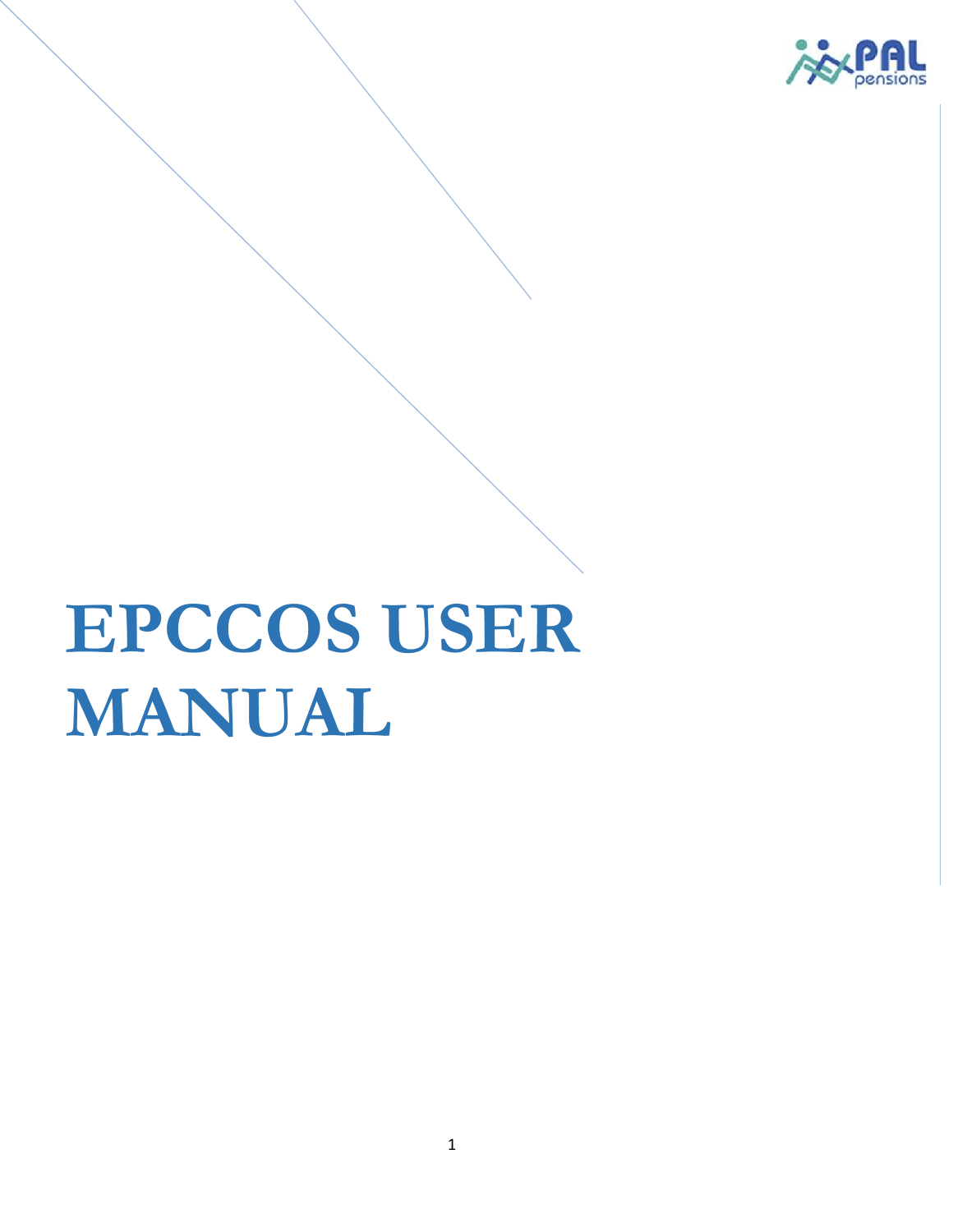

# **Table of Contents**

| INTRODUCING THE ELECTRONIC PENSION CONTRIBUTION COLLECTION SYSTEM |  |
|-------------------------------------------------------------------|--|
|                                                                   |  |
|                                                                   |  |
|                                                                   |  |
|                                                                   |  |
|                                                                   |  |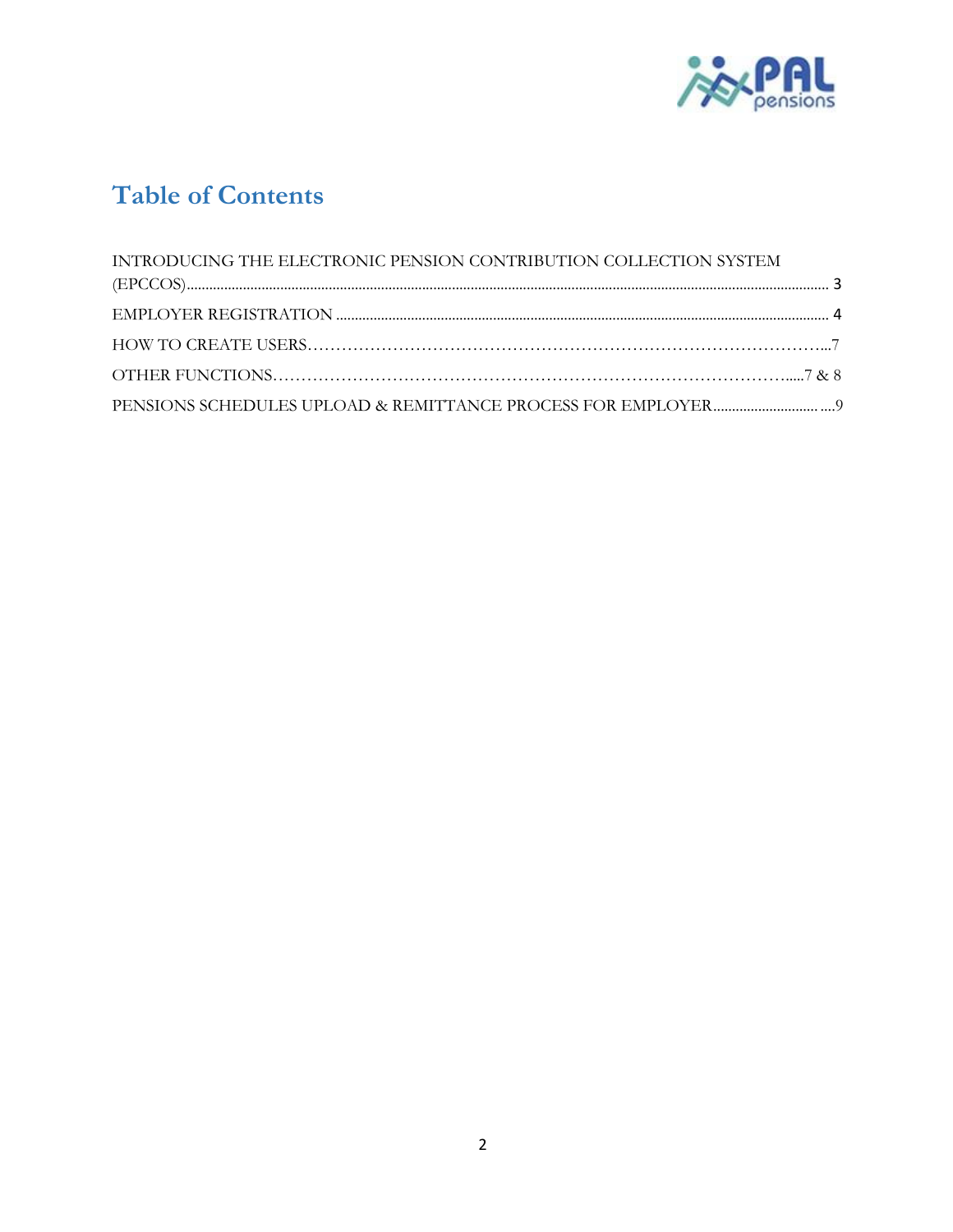

# **INTRODUCING THE ELECTRONIC PENSION CONTRIBUTION COLLECTION SYSTEM (EPCCOS)**

EPCCOS - Electronic Pension Contribution Collection System is a payment platform that makes it convenient for employers to make pension payments online to several Pension Fund Administrators (PFAs) regardless of the Pension Fund Custodian (PFC) and for the relevant schedules to be uploaded at the same time.

EPCCOS is the imminent mandatory Industry Electronic Contribution Collection System that is to become the sole platform for pension contribution remittances in Nigeria. EPCCOS was developed, by the Nigeria Inter-Bank Settlement Systems Plc (NIBBS), at the instance of the Pension Fund Operators Association of Nigeria (PenOp).

EPCCOS is a web-based pension management system which tracks payment schedule such that each payment batch can be uniquely identified and a matching payment attached by the system.

The benefits of the system are as follows:

- 1. Assists in the proper record-keeping of all payments and pension schedules
- 2. Provides a database for all schedules uploaded and paid for by employers
- 3. Enables reports to be easily generated using several parameters
- 4. Improves the timeliness of crediting of employees' Retirement Savings Accounts
- 5. Eradicate all unprocessed contributions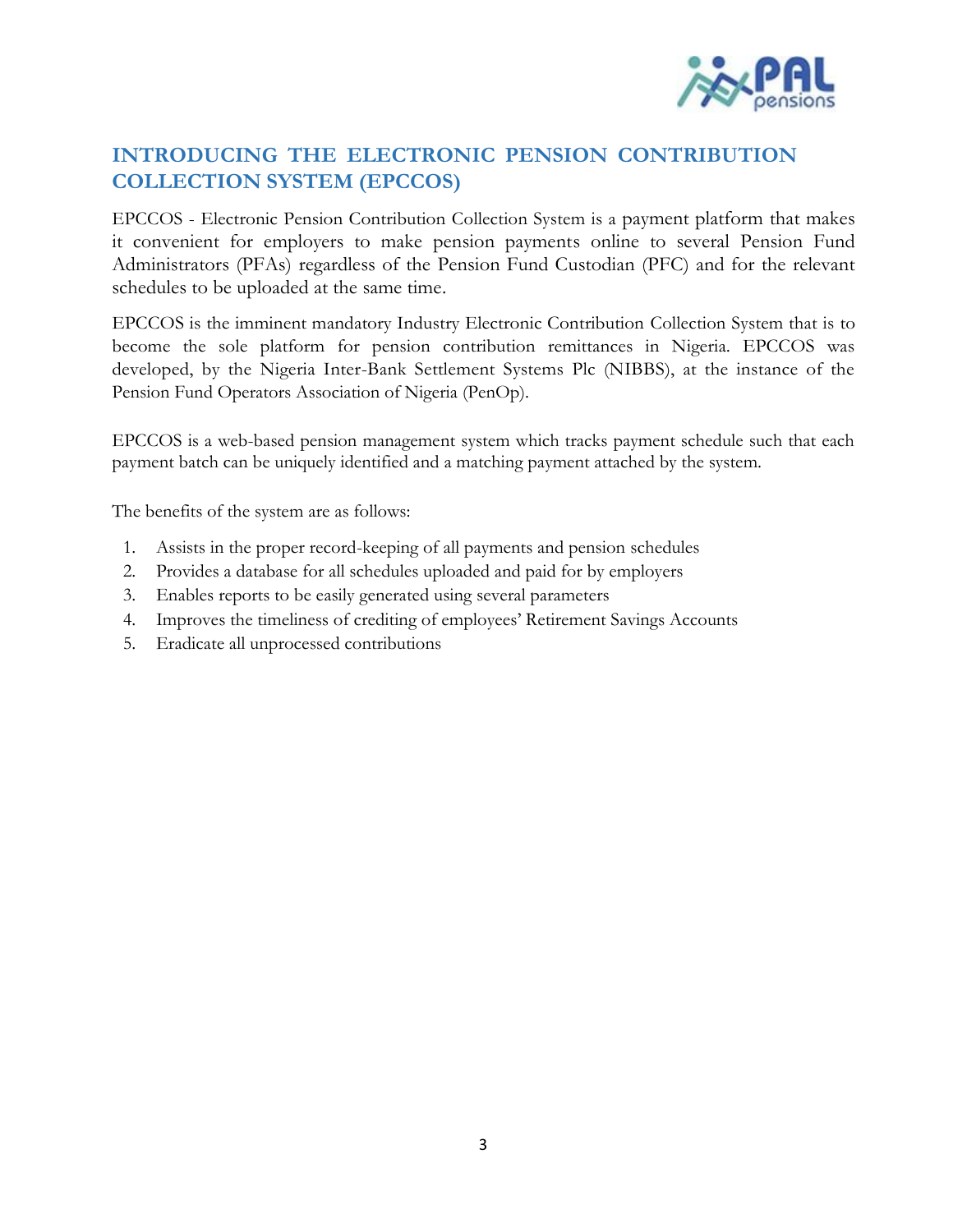

# **EMPLOYER REGISTRATION**

# **HOW TO CREATE ADMINISTRATOR FOR AN EMPLOYER**

Log on to https://apps.nibss-plc.com.ng/EPCCOS

To register an administrator for an Employer, you need to first profile the Employer on the EPCCOS website.

# **Step 1 : Click on Employer Registration**



| Username                                          |
|---------------------------------------------------|
| usemame or email                                  |
| Password                                          |
| password                                          |
| C Download Manual + Employer Registration B Login |

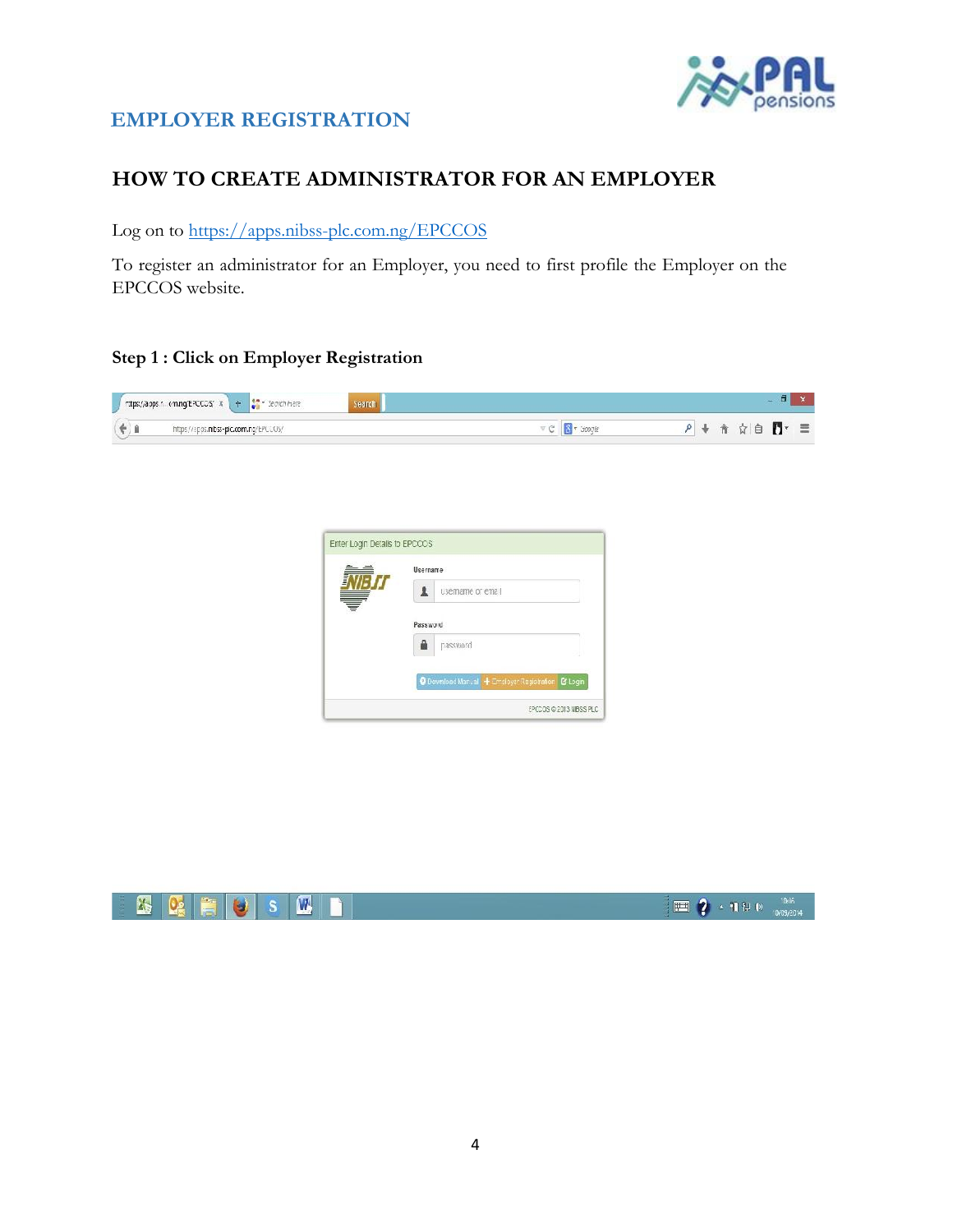

**BUT 2 - TI 12 OF TIMES** 

**Step 2: Input Employer Code and click on continue.**

**K Q** H J S **M** 1

| https://apps.m.cni.ng/EPCCOS/IX / https://apps.inb.iges/register.pplX / + 22 - Scotch here | Search <sup>1</sup>      |                         |                                                                                                                                                                                                                                                                                                                                                                                                                                                                                                                                                                                                                                                               | $   -$ |
|--------------------------------------------------------------------------------------------|--------------------------|-------------------------|---------------------------------------------------------------------------------------------------------------------------------------------------------------------------------------------------------------------------------------------------------------------------------------------------------------------------------------------------------------------------------------------------------------------------------------------------------------------------------------------------------------------------------------------------------------------------------------------------------------------------------------------------------------|--------|
| $\leftarrow$ a<br>https://appsaribse-plucomarg/EPCCOS/pages/register.jsp                   |                          | $= C \cdot$ Strayle     | $\label{eq:3.1} \rho\parallel\,\leftarrow\,\left\ \begin{array}{ccc}\,\leftarrow\,\parallel\,\parallel\,\left\ \begin{array}{ccc}\,\leftarrow\,\parallel\,\left\ \begin{array}{ccc}\,\leftarrow\,\parallel\,\left\ \begin{array}{ccc}\,\leftarrow\,\parallel\,\left\ \begin{array}{ccc}\,\leftarrow\,\parallel\,\left\ \begin{array}{ccc}\,\leftarrow\,\parallel\,\left\ \begin{array}{ccc}\,\leftarrow\,\parallel\,\left\ \begin{array}{ccc}\,\leftarrow\,\parallel\,\left\ \begin{array}{ccc}\,\leftarrow\,\parallel\,\left\ \begin{array}{ccc}\,\leftarrow\,\parallel\,\left\ \begin{array}{ccc}\,\leftarrow\,\parallel\,\left\ \begin{array}{ccc}\,\left$ |        |
|                                                                                            |                          |                         |                                                                                                                                                                                                                                                                                                                                                                                                                                                                                                                                                                                                                                                               |        |
|                                                                                            |                          |                         |                                                                                                                                                                                                                                                                                                                                                                                                                                                                                                                                                                                                                                                               |        |
|                                                                                            | Register New Employer    |                         |                                                                                                                                                                                                                                                                                                                                                                                                                                                                                                                                                                                                                                                               |        |
|                                                                                            | Employer Code            |                         |                                                                                                                                                                                                                                                                                                                                                                                                                                                                                                                                                                                                                                                               |        |
|                                                                                            | <b>III</b> Employer Code |                         |                                                                                                                                                                                                                                                                                                                                                                                                                                                                                                                                                                                                                                                               |        |
|                                                                                            |                          | <b>H</b> Continue       |                                                                                                                                                                                                                                                                                                                                                                                                                                                                                                                                                                                                                                                               |        |
|                                                                                            |                          | PPCCOS @ PO13 NBSS PLC. |                                                                                                                                                                                                                                                                                                                                                                                                                                                                                                                                                                                                                                                               |        |
|                                                                                            |                          |                         |                                                                                                                                                                                                                                                                                                                                                                                                                                                                                                                                                                                                                                                               |        |
|                                                                                            |                          |                         |                                                                                                                                                                                                                                                                                                                                                                                                                                                                                                                                                                                                                                                               |        |
|                                                                                            |                          |                         |                                                                                                                                                                                                                                                                                                                                                                                                                                                                                                                                                                                                                                                               |        |
|                                                                                            |                          |                         |                                                                                                                                                                                                                                                                                                                                                                                                                                                                                                                                                                                                                                                               |        |
|                                                                                            |                          |                         |                                                                                                                                                                                                                                                                                                                                                                                                                                                                                                                                                                                                                                                               |        |
|                                                                                            |                          |                         |                                                                                                                                                                                                                                                                                                                                                                                                                                                                                                                                                                                                                                                               |        |
|                                                                                            |                          |                         |                                                                                                                                                                                                                                                                                                                                                                                                                                                                                                                                                                                                                                                               |        |
|                                                                                            |                          |                         |                                                                                                                                                                                                                                                                                                                                                                                                                                                                                                                                                                                                                                                               |        |

**Step 3: Enter your Administrator's email address and click on register.**

| intips://apps.n.l.om.ng/EPCCOS/ ix / https://apps.nlb.i.ges/register.jsp ix / | $+$ $\frac{4}{2}$ - Search Here<br><b>Search</b>                                        |                                        |                            |             | $ -$<br>×                |
|-------------------------------------------------------------------------------|-----------------------------------------------------------------------------------------|----------------------------------------|----------------------------|-------------|--------------------------|
| $\div$ a                                                                      | https://spps.mba-plc.com.ng/EPCCOS/pages/register.jsp                                   | $\equiv$ C $\parallel$ S $\sim$ Steyle |                            | P → ★ ☆ ☆ ■ | $\equiv$                 |
|                                                                               |                                                                                         |                                        |                            |             |                          |
|                                                                               | Register New Employer                                                                   |                                        |                            |             |                          |
|                                                                               | Employer Code                                                                           |                                        |                            |             |                          |
|                                                                               | 豐<br>PR0001022456                                                                       |                                        |                            |             |                          |
|                                                                               | MBO CAPITAL MAKAGEMENT LIMITED                                                          |                                        |                            |             |                          |
|                                                                               | Fmall                                                                                   |                                        |                            |             |                          |
|                                                                               | 且<br>email address.                                                                     |                                        |                            |             |                          |
|                                                                               | If the employer name displayed above is not correct, Kindly click cancel<br>to go back. |                                        |                            |             |                          |
|                                                                               |                                                                                         | <b>W</b> Ragister<br><b>X</b> Cancel   |                            |             |                          |
|                                                                               |                                                                                         | EPODOS @ 2013 NIDSS PLC                |                            |             |                          |
|                                                                               |                                                                                         |                                        |                            |             |                          |
|                                                                               |                                                                                         |                                        |                            |             |                          |
|                                                                               |                                                                                         |                                        |                            |             |                          |
|                                                                               |                                                                                         |                                        |                            |             |                          |
| ÷<br>X,                                                                       | $\mathbf w$<br><b>PAGE</b><br>s<br>$\lambda_{\rm T}$                                    |                                        | $\mathbb{H}$ 2 $\cdot$ 190 |             | $-10.00$<br>$0.03679714$ |

**Once this is done, an email will be sent to the administrator notifying him/her of the password.**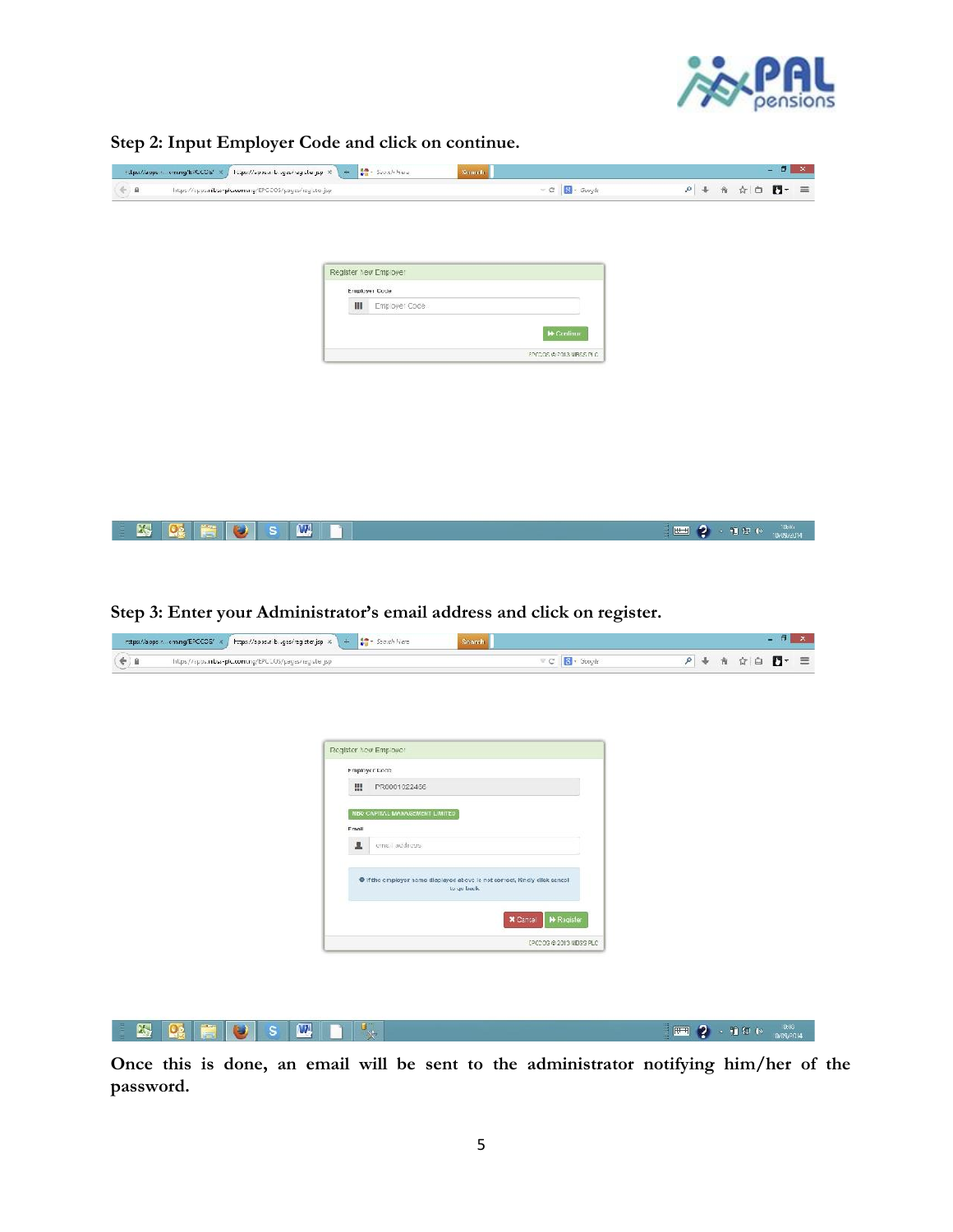

**Step 4: Click on link https://apps.nibss-plc.com.ng/EPCCOS and input username and password then click on login.**

| Enter Login Details to EPCCO3<br>Username<br>$\pmb{z}$<br>bakinloye@palpensions.com<br>Password<br>a<br>--------<br>O Deviticad Manual + Employer Registration Studgin<br>SPCCOS O 2013 MBSS PLC |  | $\bigcirc$ a<br>https://apps.mbss-plc.com.og/EPCCOS/ | $\nabla C$ $\left\  \mathbf{B} \right\ $ - Google | 戸 → 音 ☆   ① 四 → |
|--------------------------------------------------------------------------------------------------------------------------------------------------------------------------------------------------|--|------------------------------------------------------|---------------------------------------------------|-----------------|
|                                                                                                                                                                                                  |  |                                                      |                                                   |                 |
|                                                                                                                                                                                                  |  |                                                      |                                                   |                 |
|                                                                                                                                                                                                  |  |                                                      |                                                   |                 |
|                                                                                                                                                                                                  |  |                                                      |                                                   |                 |
|                                                                                                                                                                                                  |  |                                                      |                                                   |                 |

**Step 5: The administrator's core responsibility is to create other users. As can be seen below users have been created**

**K C HO S W D &** 

|                                                | <b>Electronic Pension Contribution Collection System (EPCCOS)</b> |                   |                     |                                                             |
|------------------------------------------------|-------------------------------------------------------------------|-------------------|---------------------|-------------------------------------------------------------|
| Employer Profile<br>libr Account<br>Operations | Logout                                                            |                   |                     | oakinloye@palpensions.com<br>PENSIONS ALLIANCE LIMITED      |
| Create User                                    | <b>Users</b>                                                      |                   |                     |                                                             |
| <b>EmailAddress</b>                            | Show $10 \times$ entries                                          |                   |                     | Showing 1 to 5 of 5 entries                                 |
| Email/uddress                                  |                                                                   |                   | $-FISI$<br>Previous | based<br>$List-$<br>л                                       |
| <b>First Name</b>                              | S/N<br>Email                                                      | <b>HIrst Name</b> | Last Name           | <b>Actions</b>                                              |
| <b>Tirst Name</b>                              | aaden (Iggoalpensions.com<br>零                                    | Adeolu            | Adenti              | m Delete<br><b>C Reset</b><br><b>OD View</b>                |
| <b>Last Name</b>                               | $\overline{2}$<br>lekwolngo@patpensions.com                       | Nivakaega         | Fluxuluga           | $\Pi$ Delete<br><b>OD Vacy</b><br>$\mathbb C$ Reset         |
| Last Name                                      | oalcxiwuaryanwu@palponsions.com<br>$\overline{\mathbf{3}}$        | Ophcia            | Alcximuarwanwu      |                                                             |
| Department                                     |                                                                   |                   |                     | <b>C</b> Reset<br><b><i>O</i></b> View<br><b>III</b> Delete |
| Department                                     | uckigoo@palpensions.com<br>$\overline{1}$                         | Uche              | Ckagbo              | <b>TD</b> Delete<br><b>C</b> Reset<br><b>OD VERN</b>        |
| Staff ID                                       | cakin overgipalpensions.com<br>5                                  | Ola).moke         | Ajayi               | m Delete<br><b>C Resel</b><br><b>O</b> View                 |
| Staff ID                                       |                                                                   |                   |                     |                                                             |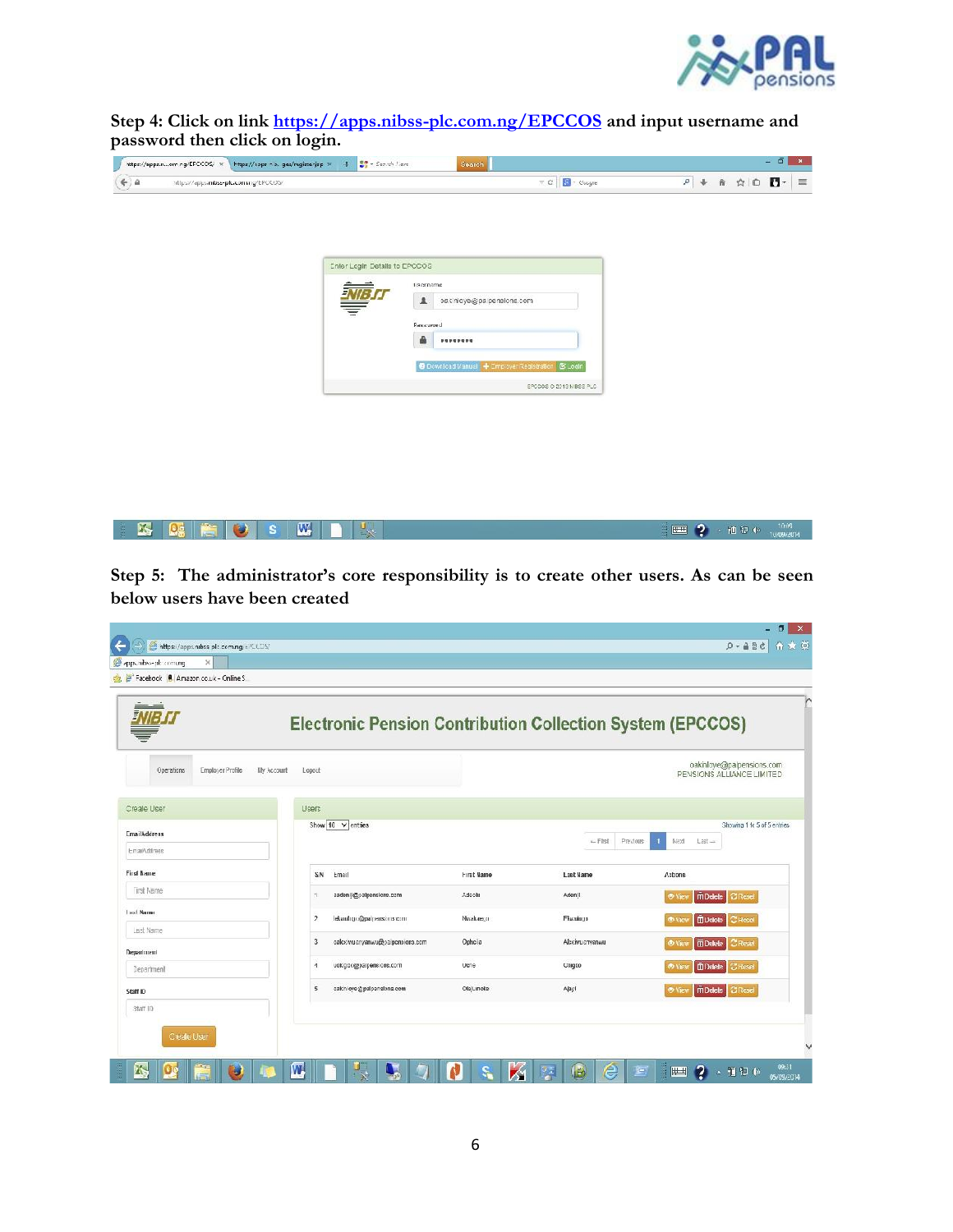### **HOW TO CREATE USERS**

Go to the left pane of the window, Click on "Create User" and Input the following details of the user you want to create

- EmailAddress
- Firstname
- Lastname
- Department
- Staff ID

Once all these fields are inserted Click on "Create User".

**Once the user has been created, it will automatically reflect on your users list on your right pane as seen in step 5.**

# **OTHER FUNCTIONS – "Employer profile" & "My account"**

**The administrator also has the privilege of editing the company's profile on the EPCCOS website. Click on the "Employer Profile" tab to edit and update record. While on "My account' allows the administrator to edit his or her profile.**

| $\mathbb O$<br>۵<br>https://apps.nihss-plc.com.ng/ERCCOS/pages/employer/ampl?mfile.jsp | $\tau \in \mathbb{R}$ , Grogle | 9 + 命 ☆ 自<br>n          |
|----------------------------------------------------------------------------------------|--------------------------------|-------------------------|
| Employer Details form - PR0000621520                                                   |                                |                         |
| Employer Name                                                                          |                                |                         |
| PENSIONS ALLIANCE LIMITED                                                              |                                |                         |
| Email Address                                                                          |                                |                         |
| cabinloye@palpensions.com                                                              |                                |                         |
| Mobile Number(s)                                                                       |                                |                         |
| 08035652740                                                                            |                                |                         |
| Office Phone Number                                                                    |                                |                         |
| 014622490                                                                              |                                |                         |
| Contact Address                                                                        |                                |                         |
| 9th Floor UDA HouseFODox 16857 MarinaLaope Nigeria<br>vo                               |                                |                         |
| Organization's Mailing List                                                            |                                |                         |
|                                                                                        |                                |                         |
| - 12<br>Seperate email addresses with comman                                           |                                |                         |
|                                                                                        |                                |                         |
| Cancel Lupdate record                                                                  |                                |                         |
|                                                                                        |                                | EPCCOS @ 2013 NIBSS PLC |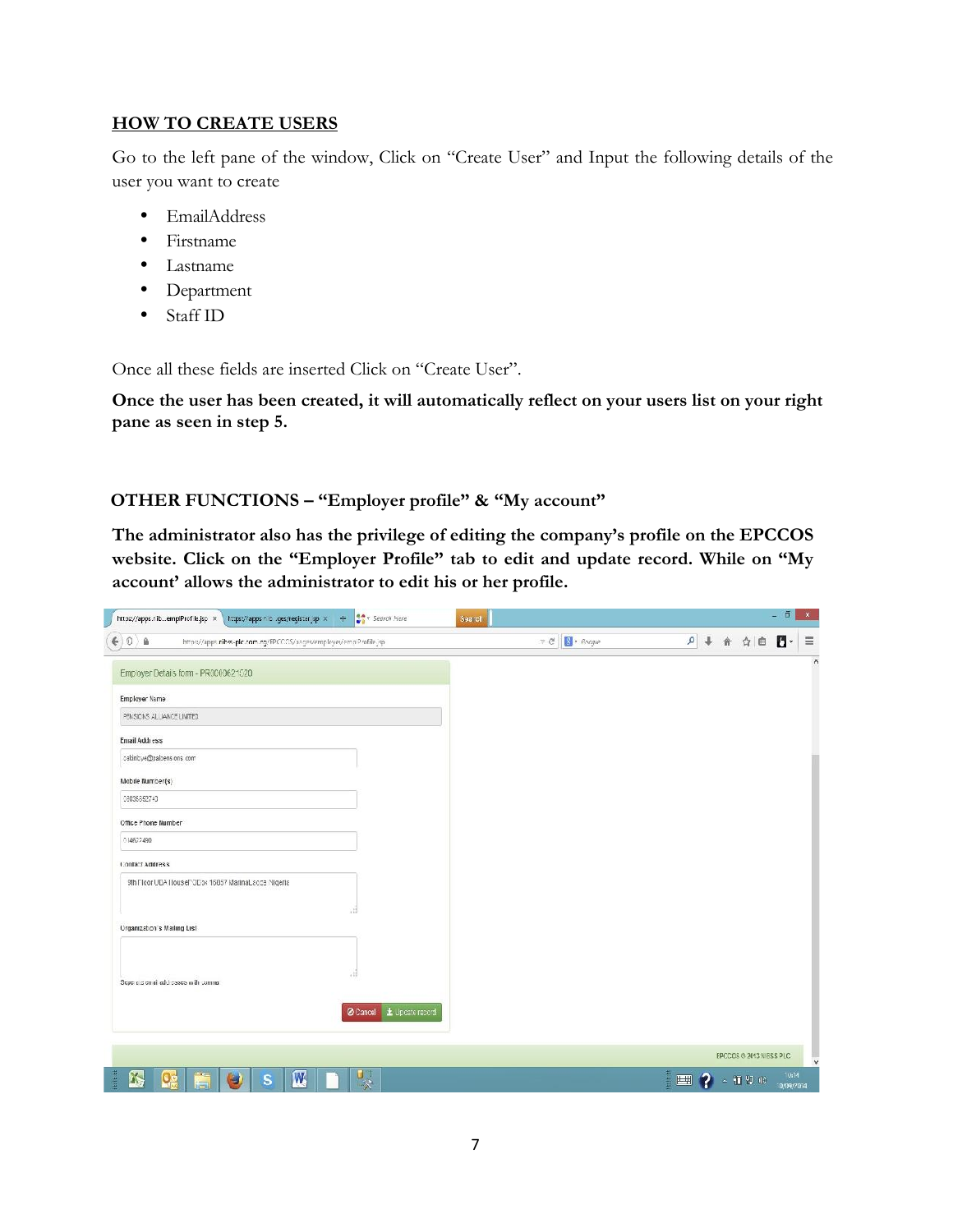**The administrator can change his/her password. Simply click on "My Account" tab to password change. Password policy is displayed.**

| https://apps.mbs <b>-plu.com.</b> ng/EPCCOS/pages/employer/emplAccount_sp                                                                                                                                                                                | $P + A$ $\alpha$ $\Box$ $\Box$<br>$\equiv$ $C$ $\equiv$ $C$ Strugle |  |
|----------------------------------------------------------------------------------------------------------------------------------------------------------------------------------------------------------------------------------------------------------|---------------------------------------------------------------------|--|
|                                                                                                                                                                                                                                                          | <b>Electronic Pension Contribution Collection System (EPCCOS)</b>   |  |
| My Account<br>Logout<br>Containes.<br>I mployer Frante:                                                                                                                                                                                                  | cakinloye@palpensions.com<br>PENSIONS ALLIANCE LIMITED              |  |
| Account Management                                                                                                                                                                                                                                       |                                                                     |  |
| <b>C</b> Prisoward Policy<br>· Password must contain at least a capital faller<br>. Password must contain at least a numer clide acter.<br>· Password must contain at east a special character<br>· Minute intength required is 8<br><b>Old Password</b> |                                                                     |  |
| New Password                                                                                                                                                                                                                                             |                                                                     |  |
| New Password                                                                                                                                                                                                                                             |                                                                     |  |
| <b>Locate</b>                                                                                                                                                                                                                                            |                                                                     |  |
|                                                                                                                                                                                                                                                          |                                                                     |  |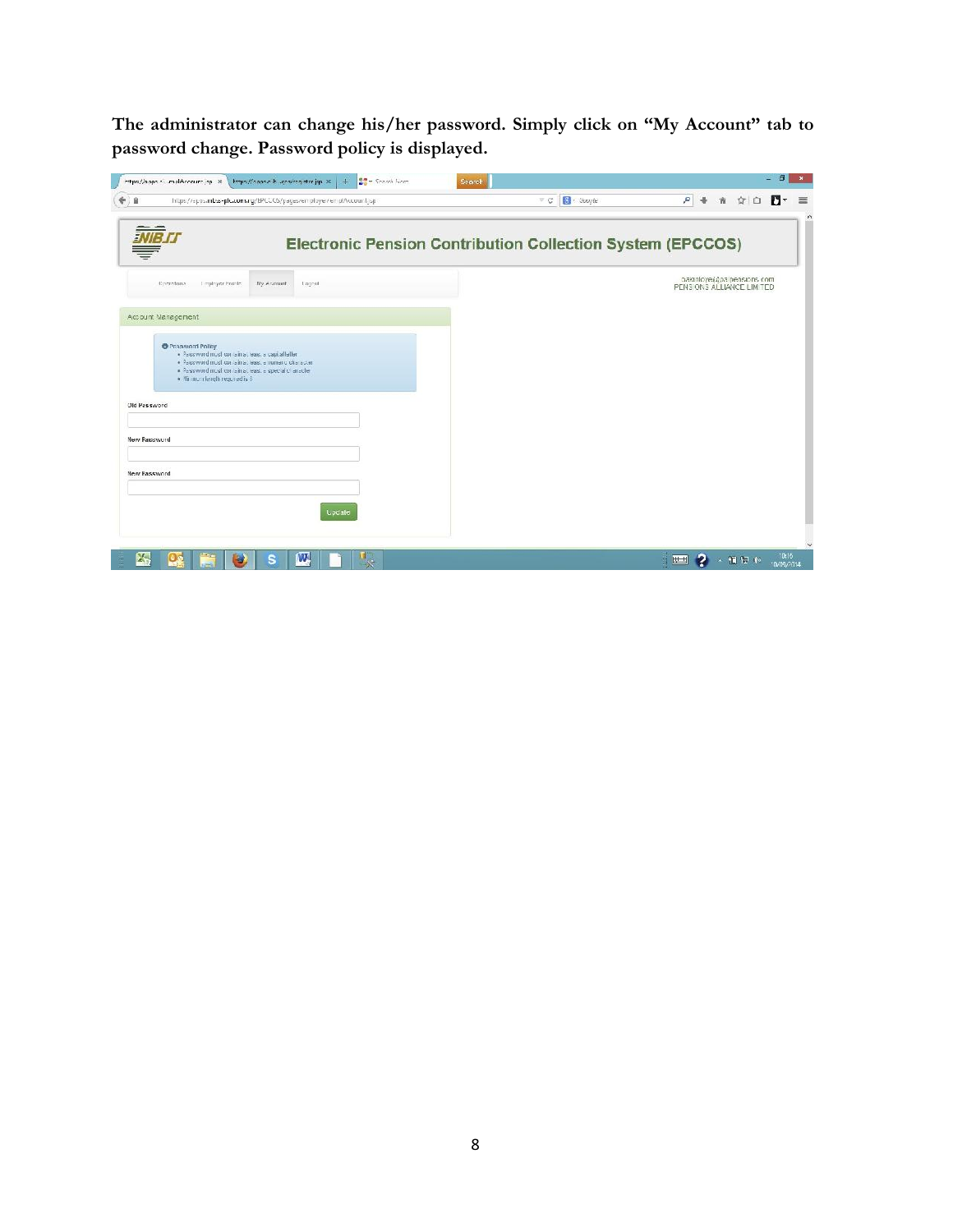

# **PENSIONS SCHEDULES UPLOAD & REMITTANCE PROCESS FOR EMPLOYER**

To make payment on the EPCCOS platform simply follow these steps

| Step 1: Required format for uploading pensions schedule on NIBSS platform |
|---------------------------------------------------------------------------|
|---------------------------------------------------------------------------|

| $\mathbf{z}$ |                                                                            |                               |                                                                                           |                                                                                                      |                                                           | EPCOSS UPLOAD AUGUST 2014 - SR 2 - Microsoft Excel     |          |                                                                |          |                                     |                                      |                                                                                                     |
|--------------|----------------------------------------------------------------------------|-------------------------------|-------------------------------------------------------------------------------------------|------------------------------------------------------------------------------------------------------|-----------------------------------------------------------|--------------------------------------------------------|----------|----------------------------------------------------------------|----------|-------------------------------------|--------------------------------------|-----------------------------------------------------------------------------------------------------|
| Paste        | Home<br>Cut<br>The Copy *<br><b>J</b> Format Painter<br>Clipboard<br>$-12$ | Insert Page Layout<br>Calibri | Formulas<br>Data<br>$\cdot$ 11 $\cdot$ A <sup>*</sup> A <sup>*</sup><br>Ξ<br>Font<br>$-6$ | Review<br>View<br>Wrap Text<br>$39 -$<br>B I U · 田 · タ· A · 田 著 理 律 伊 国Merge & Center ·<br>Alignment | General<br>四·%, 1 据 50<br>Number.<br>$16 -$<br>$\sqrt{2}$ | Conditional Format Normal 4<br>Formatting + as Table + | Normal 2 | Normal 222<br>Normal 3<br>Normal 42<br>Normal<br><b>Styles</b> |          | ł<br>Insert Delete Format<br>Cells: | Σ AutoSum -<br>a Fill +<br>2 Clear + | $\triangle$ $\Theta$ = $\varnothing$ $\varnothing$<br>Sort & Find &<br>Filter - Select -<br>Editing |
|              | 日の、いっ立体日田。                                                                 |                               |                                                                                           |                                                                                                      |                                                           |                                                        |          |                                                                |          |                                     |                                      |                                                                                                     |
|              | $\mathbf{v}^{(n)}$<br><b>B9</b>                                            |                               | $f_x$ PEN200648061311                                                                     |                                                                                                      |                                                           |                                                        |          |                                                                |          |                                     |                                      |                                                                                                     |
| 4            | $\mathsf{A}$                                                               |                               | B                                                                                         | $\mathsf{C}$                                                                                         | D.                                                        | E                                                      |          | F                                                              | G        | H                                   |                                      | $\overline{\phantom{0}}$<br>$\mathbf{1}$                                                            |
|              |                                                                            |                               | Name Of Employer PENSIONS ALLIANCE LTD                                                    |                                                                                                      | <b>Employer Code</b>                                      | PR0000621520                                           |          |                                                                |          |                                     |                                      |                                                                                                     |
|              | 2 Total Amt.(Naira)                                                        |                               | 6300                                                                                      |                                                                                                      |                                                           |                                                        |          |                                                                |          |                                     |                                      |                                                                                                     |
|              | 3 Value Date                                                               |                               | 20140829                                                                                  |                                                                                                      |                                                           |                                                        |          |                                                                |          |                                     |                                      |                                                                                                     |
| 4            | For The month Of August                                                    |                               |                                                                                           |                                                                                                      | Year Of Contr.                                            | 2014                                                   |          |                                                                |          |                                     |                                      |                                                                                                     |
| 5<br>6       |                                                                            |                               |                                                                                           |                                                                                                      |                                                           |                                                        |          |                                                                |          |                                     |                                      |                                                                                                     |
| 7            | Staff ID                                                                   |                               | RSA Pin                                                                                   | <b>Employee Name</b>                                                                                 | <b>Normal Contribution</b>                                |                                                        |          | <b>Voluntary Contributions</b>                                 |          | <b>TOTAL</b>                        |                                      |                                                                                                     |
| 8            |                                                                            |                               |                                                                                           |                                                                                                      | Employee                                                  | Employer                                               |          | Employee                                                       | Employer |                                     | PFA Code                             |                                                                                                     |
| 9            |                                                                            |                               |                                                                                           | 477 PEN200648061311 OYEDEJI ELIZABETH                                                                | 1050.00                                                   | 2100.00                                                |          | 0.00                                                           | 0.00     | 3150.00                             | 25                                   |                                                                                                     |
| $10$         |                                                                            |                               |                                                                                           | 366 PEN200527089015 ORESIRI GABRIELLA                                                                | 1050.00                                                   | 2100.00                                                |          | 0.00                                                           | 0.00     | 3150.00                             | 21                                   |                                                                                                     |
| 11           |                                                                            |                               |                                                                                           |                                                                                                      |                                                           |                                                        |          |                                                                |          |                                     |                                      |                                                                                                     |
| $12\,$       |                                                                            |                               |                                                                                           |                                                                                                      |                                                           |                                                        |          |                                                                |          |                                     |                                      |                                                                                                     |
| 13           |                                                                            |                               |                                                                                           |                                                                                                      |                                                           |                                                        |          |                                                                |          |                                     |                                      |                                                                                                     |
| 14           |                                                                            |                               |                                                                                           |                                                                                                      |                                                           |                                                        |          |                                                                |          |                                     |                                      |                                                                                                     |
| 15           |                                                                            |                               |                                                                                           |                                                                                                      |                                                           |                                                        |          |                                                                |          |                                     |                                      |                                                                                                     |
| 16           |                                                                            |                               |                                                                                           |                                                                                                      |                                                           |                                                        |          |                                                                |          |                                     |                                      |                                                                                                     |
| 17           |                                                                            |                               |                                                                                           |                                                                                                      |                                                           |                                                        |          |                                                                |          |                                     |                                      |                                                                                                     |
| 18           |                                                                            |                               |                                                                                           |                                                                                                      |                                                           |                                                        |          |                                                                |          |                                     |                                      |                                                                                                     |
| 19           |                                                                            |                               |                                                                                           |                                                                                                      |                                                           |                                                        |          |                                                                |          |                                     |                                      |                                                                                                     |
| 20           |                                                                            |                               |                                                                                           |                                                                                                      |                                                           |                                                        |          |                                                                |          |                                     |                                      |                                                                                                     |
| Ready        | M 4 P M Sheet3 Sheet3 (2) Sheet2 Sheet1 (2)<br>Circular References         |                               |                                                                                           |                                                                                                      |                                                           |                                                        |          | $\Box$ 4                                                       | $-18$    |                                     | ■□□ 150% →                           | $\bullet$<br>$\Omega$<br>任                                                                          |
|              | Æ                                                                          | $\mathbf{o}$                  |                                                                                           | W<br>X                                                                                               |                                                           |                                                        |          |                                                                |          |                                     |                                      | 09:11<br>$\sim$<br>12/09/2014                                                                       |

Hints:

- The schedule month and year must match with the month and year selected on the interface.
- Value date must be the date of upload
- Employer code in the file must be a valid employer code.
- The Schedule total amount must match with the total amount in the interface. Other important fields are PFA code and Staff ID.
- Epccos platform does not accept comma
- All cells in employee, employer, AVC and total above must be 2 decimal places. The Epccos platform does not accept multiple pins.
- Hence, all backlogs must be uploaded differently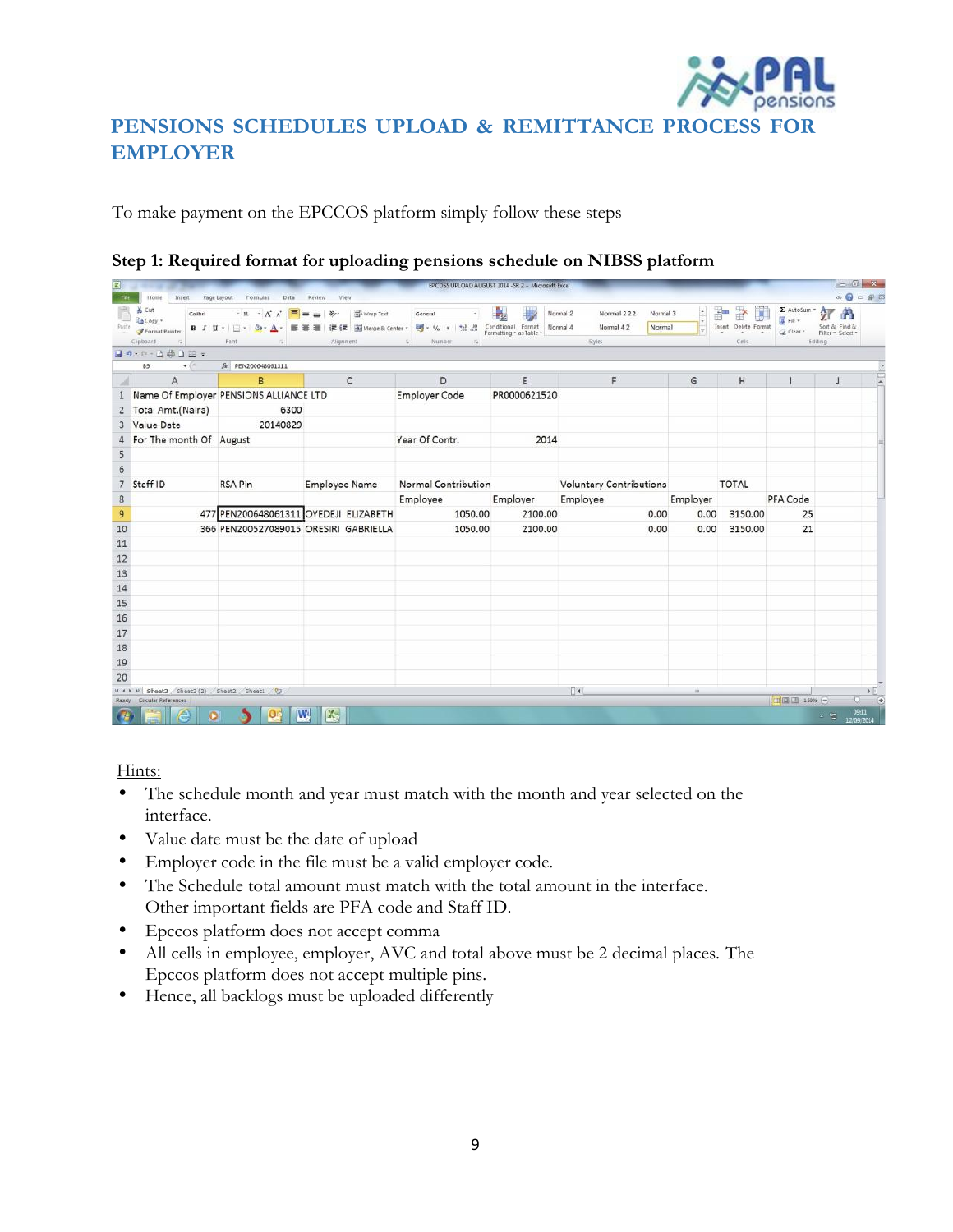# **Step 2:**

- The user can log on to his account by going to https://apps.nibssplc.com.ng/EPCCOS.
- Enter username and password
- Click on "log in"

| <b>CHLK OII</b> IOg III                                                                          |                               |                                                   | $-111$ $\Omega$          |
|--------------------------------------------------------------------------------------------------|-------------------------------|---------------------------------------------------|--------------------------|
| C 音 曲 https://apps.nibss-plc.com.ng/LPCCCS/<br>$\leftarrow$ $\rightarrow$                        |                               |                                                   | *☆ SMeth \$Tomes @ Q C H |
| 22 Apps - For quick access, place your bookmarks here en the bookmarks but. Import bookmarks now |                               |                                                   |                          |
|                                                                                                  |                               |                                                   |                          |
|                                                                                                  |                               |                                                   |                          |
|                                                                                                  |                               |                                                   |                          |
|                                                                                                  |                               |                                                   |                          |
|                                                                                                  | Enfor Login Details to EPOCOS |                                                   |                          |
|                                                                                                  |                               | <b>Beemame</b>                                    |                          |
|                                                                                                  | <b>WIELT</b>                  | $\mathbf{x}$<br><b>REACHING STRAINS</b>           |                          |
|                                                                                                  |                               | Posterover of                                     |                          |
|                                                                                                  |                               | $\blacksquare$<br>password                        |                          |
|                                                                                                  |                               |                                                   |                          |
|                                                                                                  |                               | O Download Manual + Employer Registration B Login |                          |
|                                                                                                  |                               | ELECCION ALSO TO MINISTRACT                       |                          |

 $\sim$   $\tau$   $\sim$   $\frac{\text{when}}{\text{when}}$ 



**The page appears as shown below.**

| & Cut<br>日・日・記・<br>课信 红 1<br>墨<br>Garamond<br>$-16$<br>$-$ A<br>$\mathbf{A}^{\mathbf{r}}$<br>Aa <sup>-</sup><br>La Copy<br>王室三<br>BIU<br>$=$<br><b>A</b><br>GH *<br>$\times$<br>Format Painter<br>Clipboard<br>Font<br>Paragraph<br>īk. | E Normal           | AaBbCcDt AaBbCcDt AaBbCt AaBbCc AaB<br>1 No Spati Heading 1 Heading 2 | Title | AaBbCc. AaBbCcDe AaBbCcDe<br>Subtitle<br>Styles | Subtle Em Emphasis         | AaBbCcDi AaBbCcDt<br>Intense E | Strong                                               | AaBbCcDt<br>Quote | 79<br>Change<br>×<br>Styles - | 約 Find +<br><b>AL Replace</b><br>Select +<br>Editing<br>$-44$ |
|-----------------------------------------------------------------------------------------------------------------------------------------------------------------------------------------------------------------------------------------|--------------------|-----------------------------------------------------------------------|-------|-------------------------------------------------|----------------------------|--------------------------------|------------------------------------------------------|-------------------|-------------------------------|---------------------------------------------------------------|
| 2/2008 12:00:00 12:00:00 12:00:00 12:00 12:00:00 12:00:00 12:00:00 12:00:00 12:00:00 12:00:00 12:00:00 12:00:00 12:00:00 12:00:00 12:00:00 12:00:00 12:00:00 12:00:00 12:00:00 12:00:00 12:00:00 12:00:00 12:00:00 12:00:00 12:         |                    |                                                                       |       |                                                 |                            |                                |                                                      |                   |                               |                                                               |
| https://apps.nibss-plc.co/ ×                                                                                                                                                                                                            |                    |                                                                       |       |                                                 |                            |                                |                                                      |                   | $\Box \quad \Box$             |                                                               |
| <del>n</del> a https://apps.nibss-plc.com.ng/EPCCOS/<br>С                                                                                                                                                                               |                    |                                                                       |       |                                                 |                            | $-5.7$                         | 6. Modia 3. Torrent 653                              |                   | R<br>Ω                        | 亖                                                             |
| [11] Apps For quick ac iss, place your bookmarks here on the bookmarks bar. Import bookmarks now                                                                                                                                        |                    |                                                                       |       |                                                 |                            |                                |                                                      |                   |                               |                                                               |
| Never for this site<br><b>Electronic Pension Contribution Collection System (EPCCOS)</b>                                                                                                                                                |                    |                                                                       |       |                                                 |                            |                                |                                                      |                   |                               | $\rightarrow$                                                 |
| Operations<br>Employer Profile<br>My Account.<br>Loggut                                                                                                                                                                                 |                    |                                                                       |       |                                                 |                            |                                | aadenij@palpensions.com<br>PENSIONS ALLIANCE LIMITED |                   |                               |                                                               |
|                                                                                                                                                                                                                                         | Search Transaction |                                                                       |       |                                                 |                            |                                |                                                      |                   |                               |                                                               |
| Schedule Total                                                                                                                                                                                                                          | Transaction ID     |                                                                       |       |                                                 | Schedule Period            |                                |                                                      |                   |                               |                                                               |
| Do you want Torch to save your password? Save password<br>New Payment File Upload<br><b>Upload New File</b><br>Schedule Total<br>Choose File   No file chosen                                                                           | Transaction D      |                                                                       |       |                                                 |                            |                                |                                                      |                   | 旨                             |                                                               |
| <b>American LTD,45</b><br>739,739                                                                                                                                                                                                       | Payment Date       |                                                                       |       |                                                 | Pension Fund Administrator |                                |                                                      |                   |                               |                                                               |
| <b>Schedule Period</b><br>Comment<br>旨<br>Comment                                                                                                                                                                                       |                    |                                                                       |       | 畐                                               | $-$ Select $-$             |                                |                                                      |                   | ٠                             |                                                               |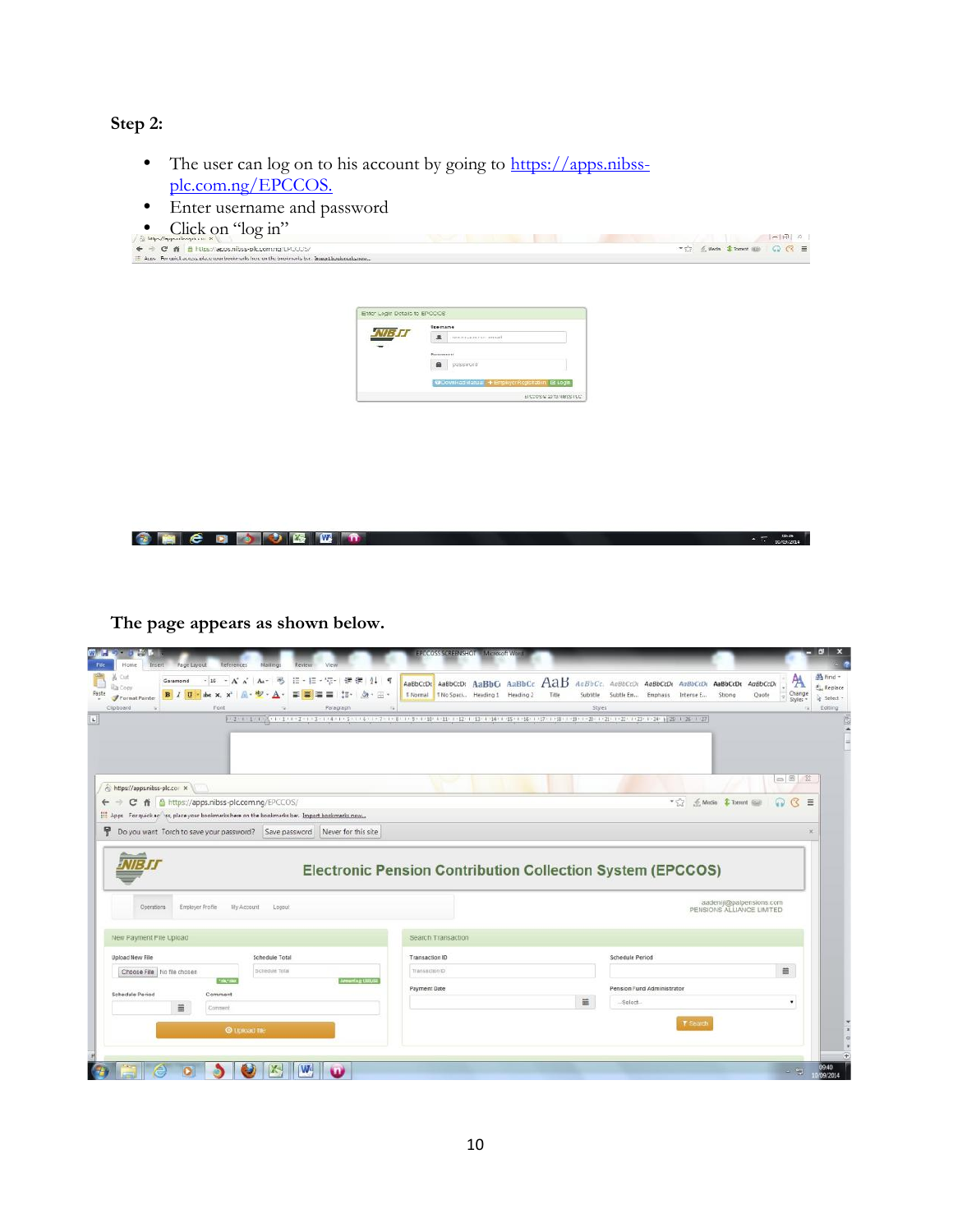

# **Step 3:On The Operations Platform**: Upload the schedule by doing the following;

New Payment File Upload Interface

- Click "Browse" to select the file to upload
- Enter the Schedule Total Amount
- Select Schedule Month and year
- The comment field is optional
- Click UPLOAD FILE.

The schedule uploaded will appear as shown below:

# A successful upload display is seen.

| $\cdot$ c $\times$<br>$\left( \left. \right. \right. \left. \right. \left. \right. \left. \right. \left. \right. \left. \left. \right. \right)$ | The infossion and https://apps.nibss-pic.com.ng/EPCCOS/pages/employer/emplUploadAction.jsp<br>2 Most Visited Getting Started N Latest Headlines |                                            | ŵ<br>$\mathbf{r}$ |
|-------------------------------------------------------------------------------------------------------------------------------------------------|-------------------------------------------------------------------------------------------------------------------------------------------------|--------------------------------------------|-------------------|
| https://apps.nibss-plUploadAction.jsp +                                                                                                         |                                                                                                                                                 |                                            |                   |
|                                                                                                                                                 | Additional plugins are required to display all the media on this page.                                                                          |                                            |                   |
| Operations                                                                                                                                      | Employer Profie<br>My Account<br>Logout                                                                                                         |                                            |                   |
|                                                                                                                                                 |                                                                                                                                                 | O Your file has been uploaded successfully |                   |
| New Payment File Upload                                                                                                                         |                                                                                                                                                 | Search Transaction                         |                   |
| <b>Upload New File</b>                                                                                                                          | Schedule Total                                                                                                                                  | Transaction ID                             | Schedule Period   |
|                                                                                                                                                 | Browse.                                                                                                                                         |                                            |                   |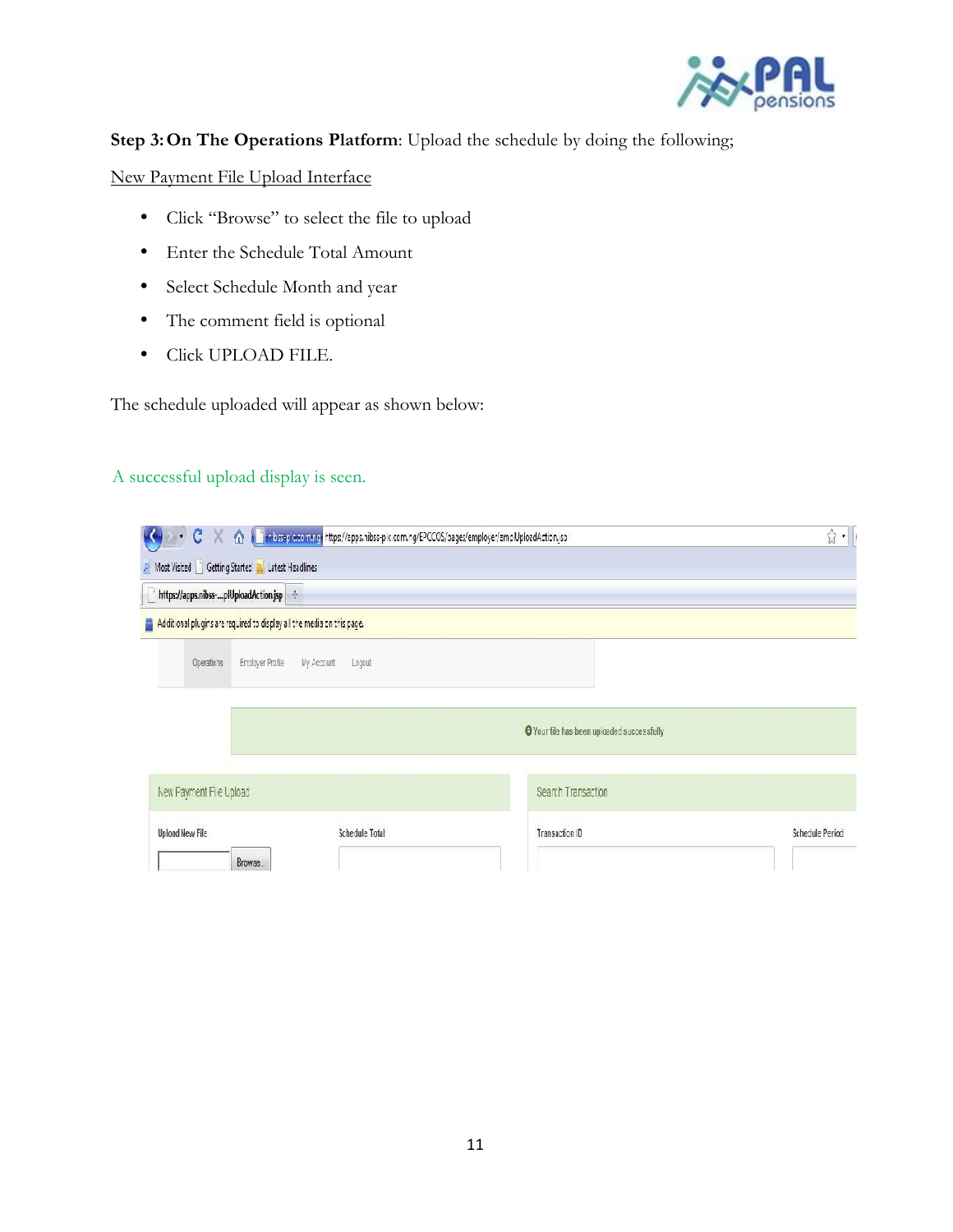

Where upload is **not** successful, that is if there is an error with the schedule uploaded, the platform will reject the schedule. See possible error messages below;

#### Likely Error Messages during File Upload

- This file has already been used
- Invalid employer code. Kindly change employer code
- Total amount specified in the file is different from amount supplied
- Specified schedule period is different from the one in the upload file

#### See below;

| szilla Firefox                                                         |                              |                                                                                            |
|------------------------------------------------------------------------|------------------------------|--------------------------------------------------------------------------------------------|
| Edit View History Bookmarks Tools Help                                 |                              |                                                                                            |
| c<br>X                                                                 |                              | nilosseptereoneng https://apps.nibss-pic.com.ng/EPCCOS/pages/employer/emplUploacAction.jsp |
| ost Visited     Getting Started   Latest Headlines                     |                              |                                                                                            |
| sttps://apps.nibss-plUploadAction.jsp                                  |                              |                                                                                            |
| colitional plugins are required to display all the media on this page. |                              |                                                                                            |
|                                                                        |                              | <b>Electronic Pension Contribution Collection System</b>                                   |
| Employer Profile<br>Opcratona                                          | My Account<br>$\_$ ogout     |                                                                                            |
|                                                                        |                              | Inis tile has already been used                                                            |
| Icw Payment File Upload                                                |                              | Scarch Transaction                                                                         |
| Ipload New File                                                        | Schedule Total<br>344,300.00 | Transaction ID<br>š                                                                        |

#### **Step 4: After a successful upload,**

Different PFA's on the excel sheet you uploaded with details of payment would display on the screen;

- The print icon enables users to print transaction details for a given batch upload.
- The delete icon allows the user to delete records before updating payments (A payment record with paid status cannot be deleted).
- The Update icon takes the user to the payment confirmation page.
- After the user has made the payment using the most convenient mode.
- The user is required to update the payment status on the update page.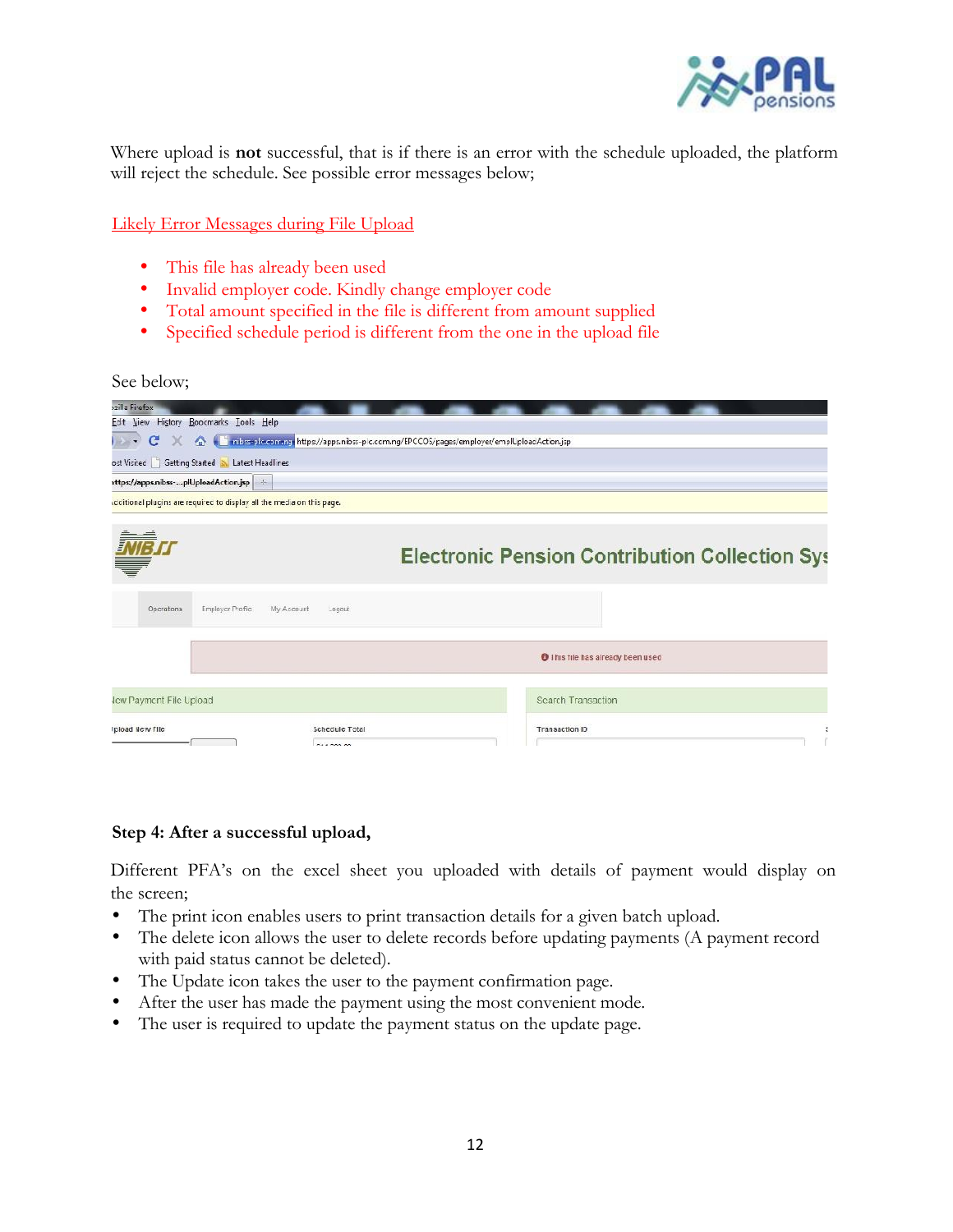| Cut |                        | Californ                                                                                    |                     | $\mathcal{L}(t) = \mathbf{A}^*$ , $\mathcal{L} = \mathbf{B} = \mathbf{A} \mathbf{A}$ , $\mathbf{B} = \mathbf{A} \mathbf{A}$ , $\mathbf{A} = \mathbf{A} \mathbf{A}$ |                 | Ganacsi                  |                 | <b>Ball</b>                     |                  | Mormal 2           | Normal 3.3.3       | $ -$<br>Normal 3                      |                 | E AutoSum - App (2)                                  |
|-----|------------------------|---------------------------------------------------------------------------------------------|---------------------|--------------------------------------------------------------------------------------------------------------------------------------------------------------------|-----------------|--------------------------|-----------------|---------------------------------|------------------|--------------------|--------------------|---------------------------------------|-----------------|------------------------------------------------------|
|     |                        | https://apps.nibss-plc.cor X                                                                |                     |                                                                                                                                                                    |                 |                          |                 |                                 |                  |                    |                    |                                       |                 |                                                      |
|     | C                      | ₫ <u>A</u> https://apps.nibss-plc.com.ng/EPCCOS/                                            |                     |                                                                                                                                                                    |                 |                          |                 |                                 |                  |                    |                    |                                       | $-50$           | Q<br>6. Media Torrent (Lill)                         |
|     |                        | Apps For quick ac 'ss, place your bookmarks here on the bookmarks bar. Import bookmarks now |                     |                                                                                                                                                                    |                 |                          |                 |                                 |                  |                    |                    |                                       |                 |                                                      |
| 무   |                        | Do you want Torch to save your password? Save password Never for this site                  |                     |                                                                                                                                                                    |                 |                          |                 |                                 |                  |                    |                    |                                       |                 |                                                      |
|     |                        | Operations:<br>Employer Profile                                                             |                     | <b>Wy Account</b><br>Logout                                                                                                                                        |                 |                          |                 |                                 |                  |                    |                    |                                       |                 | aadenij@palpensions.com<br>PENSIONS ALLIANCE LIMITED |
|     |                        | New Payment File Upload                                                                     |                     |                                                                                                                                                                    |                 |                          |                 | Search Transaction              |                  |                    |                    |                                       |                 |                                                      |
|     | Upload New File        |                                                                                             |                     | Schedule Total                                                                                                                                                     |                 |                          |                 | Transaction ID                  |                  |                    |                    | Schedule Period                       |                 |                                                      |
|     |                        | Choose File   No file chosen                                                                |                     | Schedule Total                                                                                                                                                     |                 |                          |                 | Transaction D                   |                  |                    |                    |                                       |                 | $\equiv$                                             |
|     | <b>Schedule Period</b> |                                                                                             | PINTIN<br>Comment   |                                                                                                                                                                    |                 | Amount ag 1,121.89       |                 | Payment Date                    |                  |                    |                    | Pension Fund Administrator            |                 |                                                      |
|     |                        | 旨                                                                                           | Comment             |                                                                                                                                                                    |                 |                          |                 |                                 |                  |                    | 盖                  | $-Seted$                              |                 |                                                      |
|     |                        |                                                                                             | <b>O</b> Upload the |                                                                                                                                                                    |                 |                          |                 |                                 |                  |                    |                    |                                       | <b>T</b> Search |                                                      |
|     |                        | Previously accepted Payment File(s)                                                         |                     |                                                                                                                                                                    |                 |                          |                 |                                 |                  |                    |                    |                                       |                 |                                                      |
|     |                        | Show 10 . entries                                                                           |                     |                                                                                                                                                                    |                 |                          |                 | Showing 1 to 10 of 136 entries. |                  |                    | - First : Previous | $2$ $3$ $4$ $5$ $7$ $7$ $8$ $10$ $10$ |                 | Download transactions as CSV:                        |
|     | 5/16                   | Pension Fund Administrator                                                                  |                     |                                                                                                                                                                    | Total<br>Amount | Total<br><b>Employee</b> | Transaction ID  | Payment<br>Status               | Payment<br>State | Schedule<br>Period | Date Added         | <b>Expiry Date</b>                    | Action          |                                                      |
|     |                        | STANBIC ISTC PENSION MANAGERS LIMITED                                                       |                     |                                                                                                                                                                    | 5,512.50        | $\mathcal{L}$            | NP0211408290500 |                                 |                  | Aug 2014           | Aug 29, 2014       | Sep 28 2014 8:15AM                    |                 |                                                      |
|     |                        | PENSIONS ALLIANCE LIMITED                                                                   |                     |                                                                                                                                                                    | 208,687.50      | 64                       | NP0251408290500 |                                 | <b>STRI</b>      | Aug 2014           | Aug 29, 2014       | Sep 28 2014 8:15AM                    |                 | 00160                                                |
|     |                        | PENSIONS ALLIANCE LIMITED                                                                   |                     |                                                                                                                                                                    | 3,150.00        | $\mathcal{X}$            | NF0251408290530 |                                 |                  | Aug 2014           | Aug 29, 2014       | Sep 28 2014 4:01PM                    |                 |                                                      |

**Step 5: Click on the print icon to print the e-ticket. The page appears as shown below.**

| Mozilla Firefox                                                        |                                                                                              |                                                                                                                                                                                                    |                    |                                |
|------------------------------------------------------------------------|----------------------------------------------------------------------------------------------|----------------------------------------------------------------------------------------------------------------------------------------------------------------------------------------------------|--------------------|--------------------------------|
| File Edit View History Bookmarks Tools Help                            |                                                                                              |                                                                                                                                                                                                    |                    |                                |
| c                                                                      | initistic (website) https://apps.nibss-plc.com.ng/EPCCOS/pages/employer/emplUploadAction.jsp |                                                                                                                                                                                                    | D . Ask com<br>☆ · | <b>P</b> V                     |
| Most Visited   Getting Started <b>av</b> Latest Headlines              |                                                                                              |                                                                                                                                                                                                    |                    |                                |
| https://apps.nibss-plUploadAction.jsp                                  |                                                                                              |                                                                                                                                                                                                    |                    |                                |
| Additional plugins are required to display all the media on this page. |                                                                                              |                                                                                                                                                                                                    |                    | <b>Install Missing Plugins</b> |
|                                                                        |                                                                                              |                                                                                                                                                                                                    |                    |                                |
|                                                                        |                                                                                              |                                                                                                                                                                                                    |                    |                                |
|                                                                        |                                                                                              |                                                                                                                                                                                                    |                    |                                |
|                                                                        | Electronic Pension Contribution Collection System Transaction Ticket                         |                                                                                                                                                                                                    |                    |                                |
|                                                                        | <b>Employer Name</b>                                                                         | PENSIONS ALLIANCE LIMITED                                                                                                                                                                          |                    |                                |
|                                                                        | Pension Fund Administrator                                                                   | STANBIC IBTC PENSION MANAGERS LIMTED                                                                                                                                                               |                    |                                |
|                                                                        | <b>Total Amount</b>                                                                          | 5,512.50                                                                                                                                                                                           |                    |                                |
|                                                                        | Transaction ID                                                                               | NP0211409040583                                                                                                                                                                                    |                    |                                |
|                                                                        | Schedule Period                                                                              | 08 2014                                                                                                                                                                                            |                    |                                |
|                                                                        | No of Employees                                                                              | $\mathbf{r}$                                                                                                                                                                                       |                    |                                |
|                                                                        | Pension Fund Custodian                                                                       | ZENITH PENSION CUSTODIAN LIMITED                                                                                                                                                                   |                    |                                |
|                                                                        | Bank Name                                                                                    | ZENITH INTERNATIONAL BANK PLC                                                                                                                                                                      |                    |                                |
|                                                                        | Account Name                                                                                 | ZPC/SIPML Contribution Account                                                                                                                                                                     |                    |                                |
|                                                                        | Account Number                                                                               | 1010885522                                                                                                                                                                                         |                    |                                |
|                                                                        |                                                                                              |                                                                                                                                                                                                    | <b>B</b> Print     |                                |
|                                                                        |                                                                                              |                                                                                                                                                                                                    |                    |                                |
|                                                                        |                                                                                              | Note that the Transaction ID is valid for only thirty(30) days. If payment is not made within thirty(30) days, the Batch record<br>attached to the Transaction ID will be deleted from the system. |                    |                                |
|                                                                        |                                                                                              |                                                                                                                                                                                                    |                    |                                |
|                                                                        |                                                                                              |                                                                                                                                                                                                    |                    |                                |
|                                                                        |                                                                                              | Print Transaction                                                                                                                                                                                  | ×                  |                                |
|                                                                        |                                                                                              |                                                                                                                                                                                                    |                    |                                |
|                                                                        |                                                                                              |                                                                                                                                                                                                    |                    |                                |
| Read apps.nibss-plc.com.ng                                             |                                                                                              |                                                                                                                                                                                                    |                    |                                |
|                                                                        |                                                                                              |                                                                                                                                                                                                    |                    | 12:13<br>$-5$<br>04/09/2014    |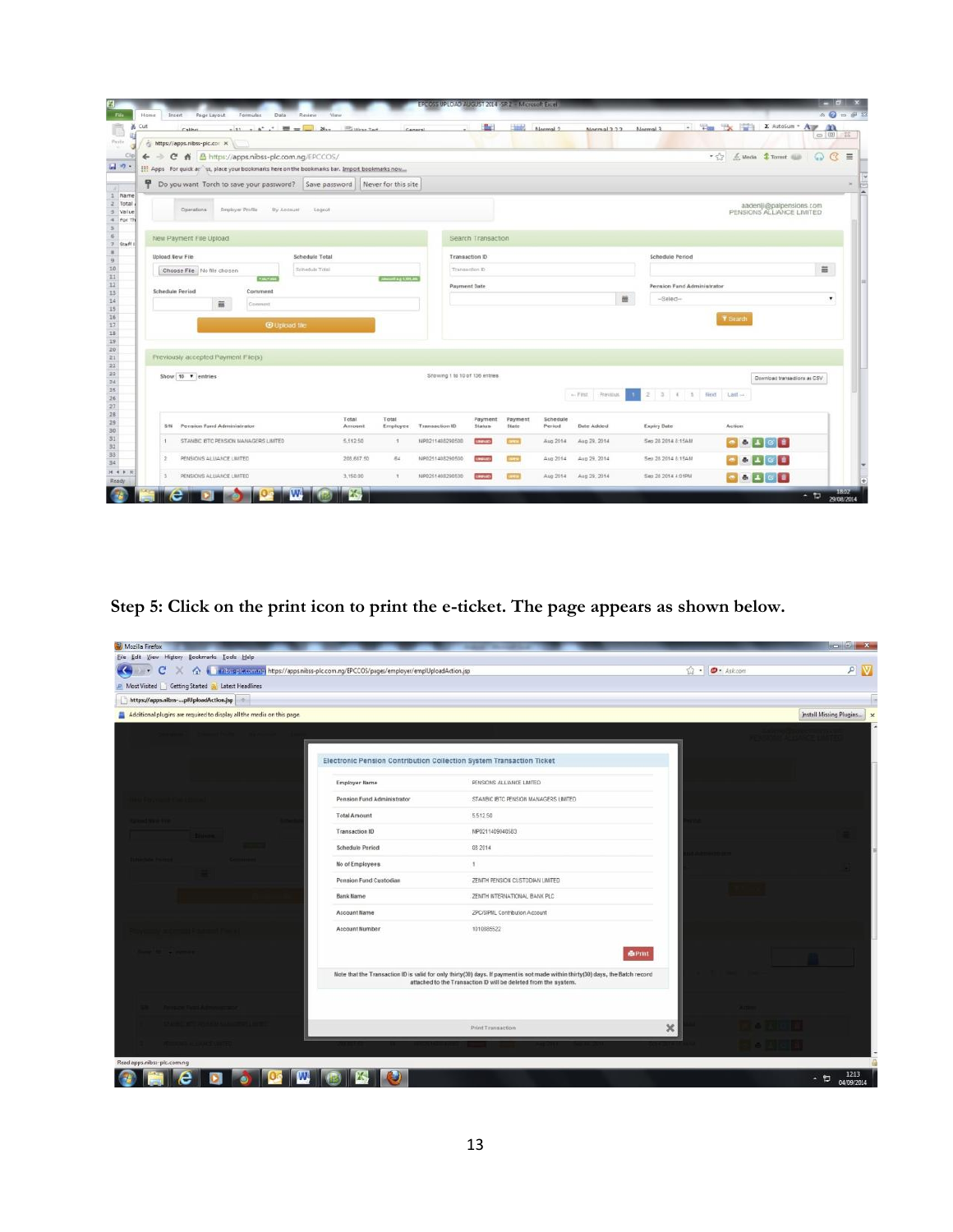

The e-ticket contains important information's for making online payment. They are as follows;

- Employer name
- Total Amount
- **•** Transaction ID
- Account name
- Account number

# **Step 6: For making payments, there are 3 options**

- Cash To make cash payments, take cash to the bank together with the e-ticket (which has the NIP code).
- Cheque For payments with cheques, take cheque to the bank together with the e-ticket (which has the NIP code).
- Others i.e. internet transfer using NIP or ebillspay.

Using internet payment through ebillspay is highly advisable

Note that your transaction ID on the e-ticket must be indicated as remark in your internet payment.

# **Step 7:**

After the payment has been successfully completed, Go back to the EPCCOS platform and update your payment, by clicking on the update icon, it takes you to a new page where you will Update your payment.

After you have completed the page

Click on update to submit

|                                                  |                                     | <b>Electronic Pension Contribution Collection System (EPCCOS)</b> |                             |                                                      |
|--------------------------------------------------|-------------------------------------|-------------------------------------------------------------------|-----------------------------|------------------------------------------------------|
| Employer Pro The M. Account Lageut<br>Operationa |                                     |                                                                   |                             | aaden@@patpersacris.com<br>PENSIONS ALLIANCE LIMITED |
| Upidate Payment Details                          |                                     |                                                                   |                             |                                                      |
| Number Of Employee                               |                                     | <b>Payment Mode</b>                                               | Others                      | ٠                                                    |
| <b>Pension Fund Administrator</b>                | STANDIC BTC PENSION MANAGERS LANTED | <b>Payment Date</b>                                               |                             |                                                      |
| <b>Total Amount</b>                              | 3.108.80                            |                                                                   | Abhaderia                   | $\equiv$                                             |
| Transaction ID                                   | NP0211409120809                     | Narraton                                                          | NE1211A09120609FAL PENSIONS |                                                      |
| Panaion Fund Custodian                           | ZENTH PENSION CUSTODIAN LAITED      |                                                                   |                             |                                                      |
|                                                  |                                     |                                                                   |                             | <b>Otional Library</b>                               |
|                                                  |                                     |                                                                   |                             |                                                      |
|                                                  |                                     |                                                                   |                             | EPCCOS O 2013 NIBSS PLC                              |